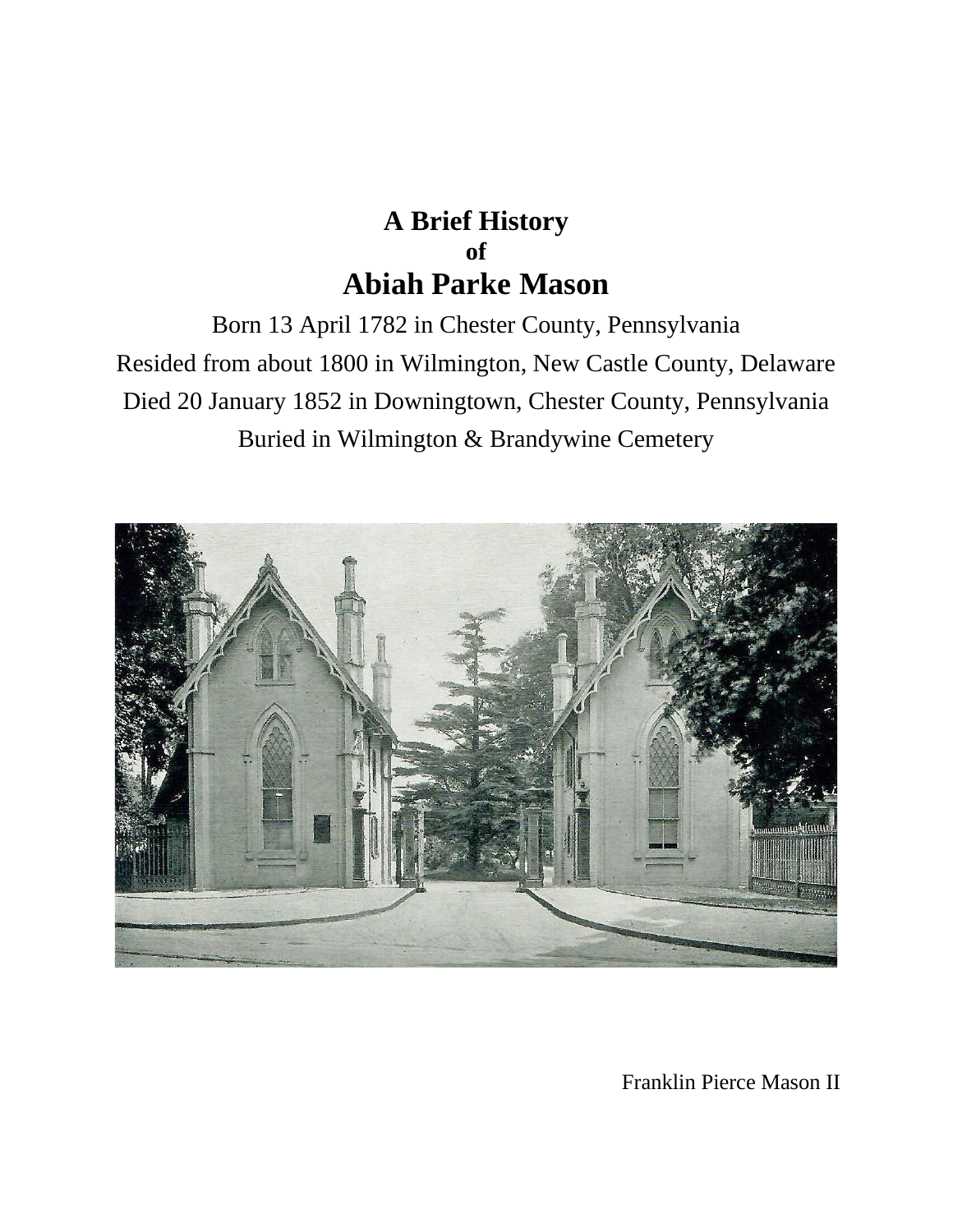## **Abiah Parke Mason**

## Franklin P. Mason II

Abiah Parke Mason was born on 13 April 1782<sup>1</sup> in Chester County, Pennsylvania. He was probably born in Uwchlan Township, where his father had a farm. Abiah Parke Mason was born during the American Revolutionary War, which began in 1775 and ended in 1783.

Abiah Parke Mason was the son of John Mason II [born in 1755 in Marple, Chester County, Pennsylvania, son of John Mason I and Eleanor Kendall] and Mary Parke [born 1761 East Caln, Chester County, Pennsylvania, daughter of Abiah Parke and Ruth Jones.] His parents were married in 1781.

John II and Mary Mason had the following children, all of whom were born in Chester County, Pennsylvania:

Abiah Parke Mason, b. 13 April 1782, d. 20 Jan 1852, m. Ann Kendall

Isaac Mason, b. 06 June 1784, d. 08 Feb 1826, m. Elizabeth Weaver

Ruth Anna Mason, b. 01 Feb 1788, d. 30 June 1830, m. Samuel Kendall

Jonathan Mason, b. 02 July 1791, d. 07 Nov 1794

Benjamin Mason, b. 05 Nov 1795, d. 10 Aug 1803

Mary Parke Mason, b. 18 Feb 1799, d. 30 Nov 1871, m. William Worrall Downing

Abiah Parke Mason was a descendant of some of the first British settlers of Pennsylvania, for example, Thomas Parke (1660-1738), the founder of the Parke family in Pennsylvania, and Malachi Jones (abt. 1651-1729), the first minister of the Abington Presbyterian Church in Abington, Pennsylvania.

Abiah Parke Mason is usually listed in documents as "Parke Mason" or "Park Mason".

Parke Mason married Ann Kendall on 30 Jun 1803 in West Chester, Pennsylvania.<sup>2</sup> They were married by John Graves, Esquire. Parke was listed as "of Chester Co.", and Ann was listed as "of Delaware State". At the time of their marriage, Parke was 21 years of age and Ann Kendall was 19.

Ann Kendall was born 02 May 1784<sup>3</sup> in Wilmington, New Castle, Delaware, the daughter of John Kendall (1719-1795) and Mary Mason (1745-1820). Mary Mason was John Kendall's second wife. She was the daughter of John Kendall's sister, Ellen Kendall (and John Mason I). Thus, Mary Mason was John Kendall's niece! Samuel Kendall, who married Ruth Mason, was Ann Kendall's brother.

The Masons and Kendalls intermarried very often. Thus, Parke and Ann were first cousins from the Mason line [common ancestor John Mason I (b. England, d. after 1789, Pennsylvania)] and

<sup>&</sup>lt;sup>1</sup> "Abiah Park Mason was born the 13 day of April the 7 Day of Week at 3 O clock in the morning in 1782" as written on a scrap of blue paper, perhaps by Mary D. Mason.

<sup>2</sup> *Publications of the Genealogical Society of Pennsylvania*, Vol. IV, No. 1, March, 1909, The Wikersham Printing Co., Lancaster, Pa, "Marriages of John Graves, Esquire, West Chester, Pa.", page 105.

<sup>&</sup>lt;sup>3</sup> "Ann Kendall daughter of John Kendall by Mary his wife was born the second day of May the first day of the week at 8 O clock in the day 1784" written on the same scrap of blue paper referred to above.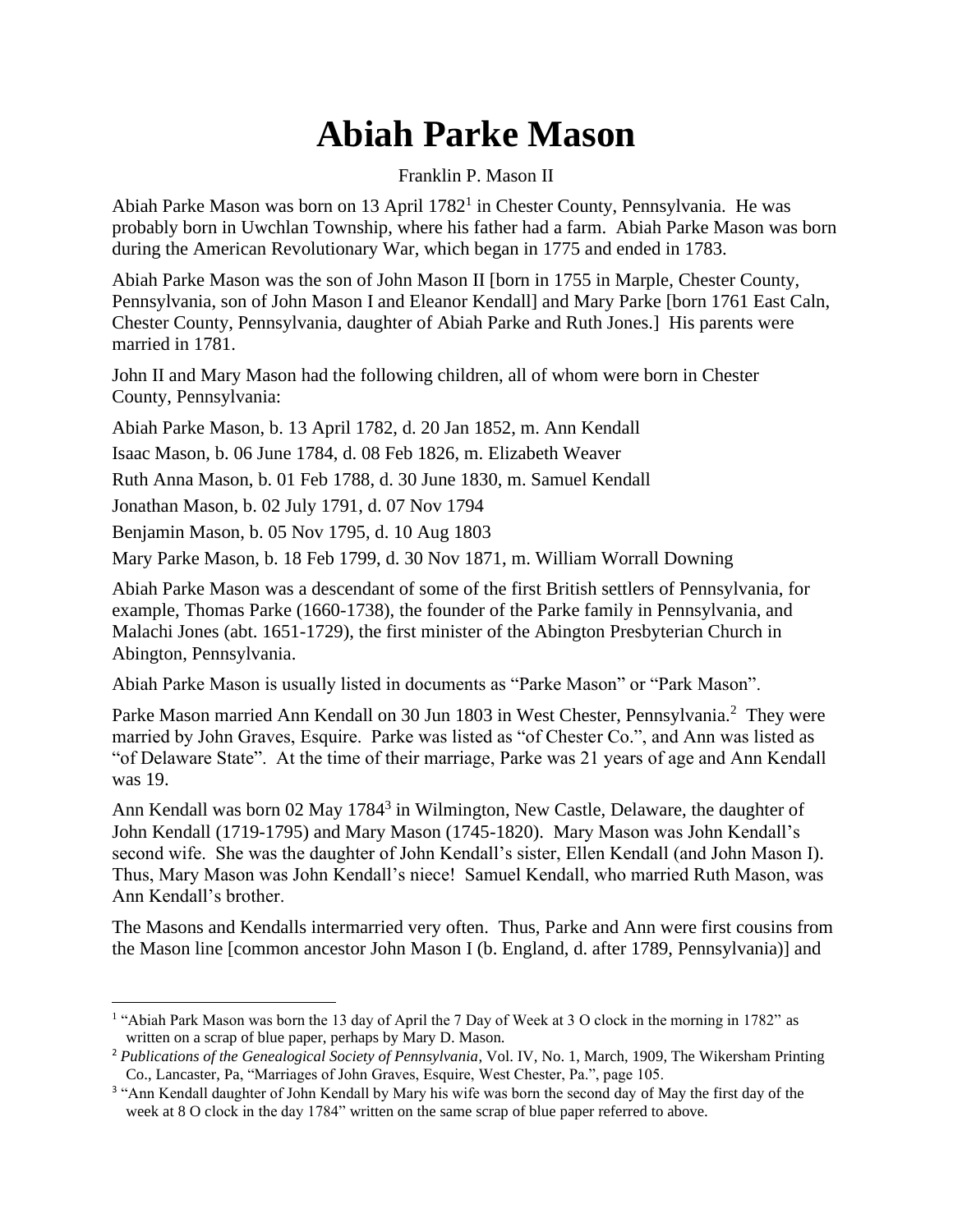first cousins once removed from the Kendall line (common ancestor Thomas Kendall [(b. abt. 1680, England, d. 1741, Pennsylvania)]

Shortly after they were married, Parke and Ann moved to Wilmington, Delaware, where they remained for the rest of their lives.

Parke and Ann Mason had the following twelve children, all of whom were all born in Wilmington.

Mary Dickenson Mason, b. 23 May 1804, d. 19 Dec 1891

Elisa Mason, b. 03 Dec 1805, d. aft 1880

Benjamin Mason, b. 07 Nov 1806, d. 01 Jul 1807

Jonathan Mason, b. 01 Jan 1808, d. 17 Apr 1817

Isaac Mason, b. 11 Apr 1809, d. 30 Sep 1864

John A. Mason, b. 31 Jan 1811, d. 06 Oct 1896

Esther Evans Mason, b. 08 Jun 1812, d. 24 Aug 1897

Tamson Mason, b. 11 Jan 1815, d. 11 Jul 1870

George Washington Mason, b. 07 Jul 1817, d. 09 May 1882

Malachi Parke Mason, b. 07 Jul 1819, d. 10 Aug 1869

Cideney Ann Mason, b. 19 Jul 1823, d. 01 Apr 1838

Catharine Jane Mason, b. 30 Jan 1826, d. 27 Dec 1841

Parke Mason was a constable for many years. The first record of this occupation was in the 1814 Wilmington City Directory, as follows:

Mason, Park, constable ……….Shipley, bet. Kent and Wood Sts.<sup>4</sup>

Parke Mason must have been quite well known in Wilmington in his day. The following notes appear in *History of Delaware*, 1608 to 1888 by J. Thomas Scharf<sup>5, 6</sup>:

1 Park Mason, a somewhat noted personage in his day, was the town bellman for half a century. He was high constable of the borough of Wilmington for a dozen or more years and was bailiff for City Council from 1832 to 1857.

> "Peter Countiss high constable and Park Mason constable were appointed to preserve order in City Hall during the sittings of the Commissioners."

 $4$  Kent and Wood streets are now called  $8<sup>th</sup>$  and  $9<sup>th</sup>$  streets, respectively.

<sup>5</sup> *History of Delaware*, *1608 to 1888*, J. Thomas Scharf, L. J. Richards & Co., Philadelphia, 1888, footnote page 643 and mention on page 742.

<sup>6</sup> Note that the author got his dates a bit wrong. Parke Mason died in 1852.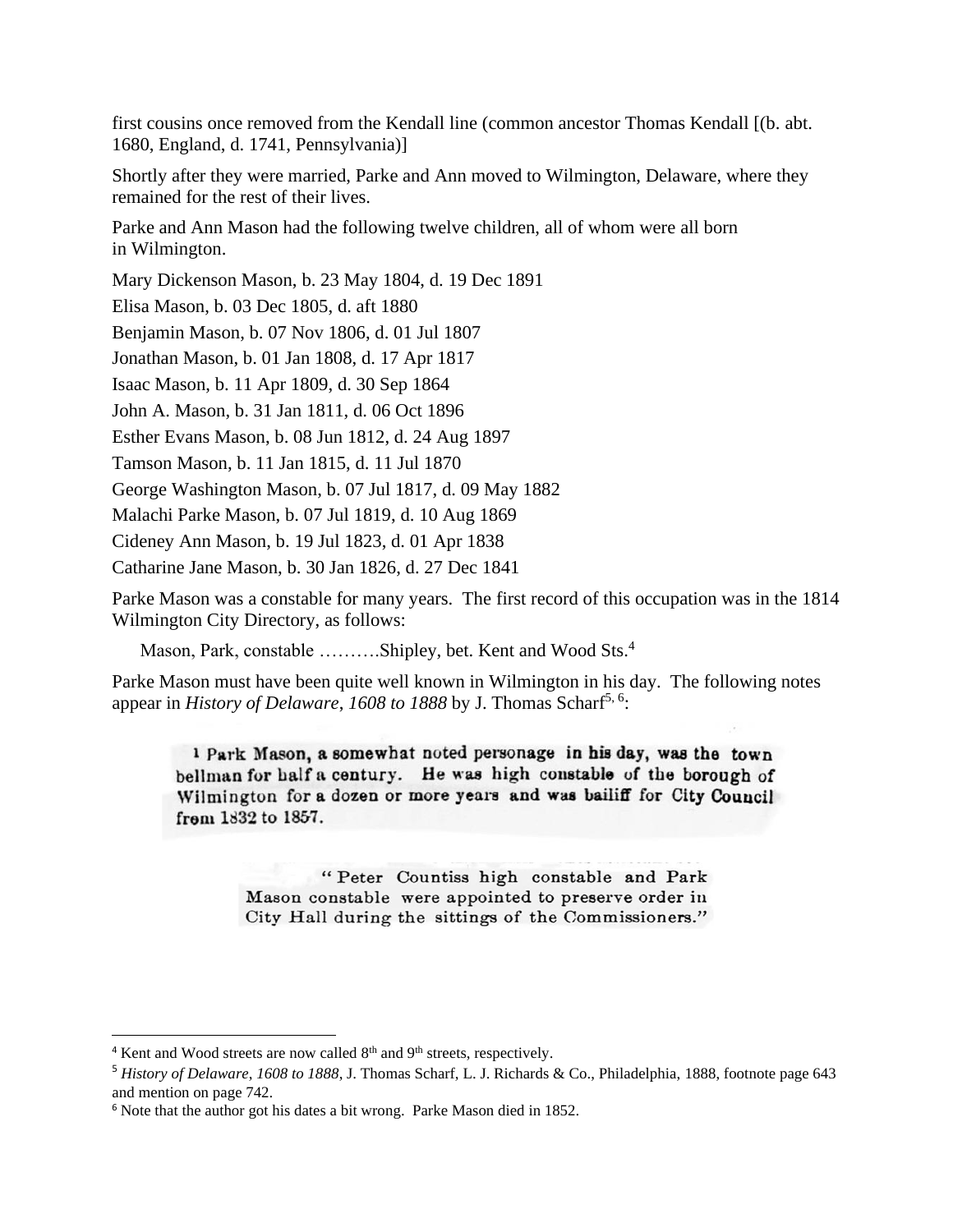

A town crier, or bellman, is an officer of the court, who makes public pronouncements as required by the court. (This picture is from 1909 of a town crier in Provincetown, Massachusetts.)

Parke had a wooden club that he was an expert at throwing. If a suspect began running away from him, Parke would throw the club in such a way that it would land between the legs of the fleeing person and trip him up. That club was on display for a time in the Wilmington Old Town Hall. It was given to the Delaware Historical Society by Parke's grandson, Henry Parke Mason  $(1852 – 1930)$ . Unfortunately, it is no longer on display because the club was stolen.<sup>7</sup>

Parke and his family appear in the U.S. Census in Wilmington for 1810, 1820, 1830, 1840, and 1850. In the 1850 census, he is again listed as a constable, with the value of real estate owned at \$2000, which was a considerable sum at that time. His son, Isaac, who was a bricklayer, lived two doors away with his wife Susan and their four children.

Parke's wife, Ann Kendall Mason, died on 15 Feb 1851. She is buried in Wilmington & Brandywine Cemetery in Wilmington.<sup>8</sup> At the time of his wife's death, Abiah Parke Mason lived at 9<sup>th</sup> and Tatnall Streets in Wilmington, just two blocks from where he had lived in 1814.

After his wife died, Parke moved to Downingtown, Pennsylvania to live with his daughter Elisa Mason Thornbury, her husband, Evans Thornbury, and their four children.

<sup>&</sup>lt;sup>7</sup> Information from a letter written by Joseph Kendall Mason dated 16 March 1968.

<sup>8</sup> Wilmington & Brandywine Cemetery was founded in 1843 by Samuel Wollaston. Ann Kendall Mason was the first member of the Mason family to be buried in the cemetery, just eight years after the cemetery was founded.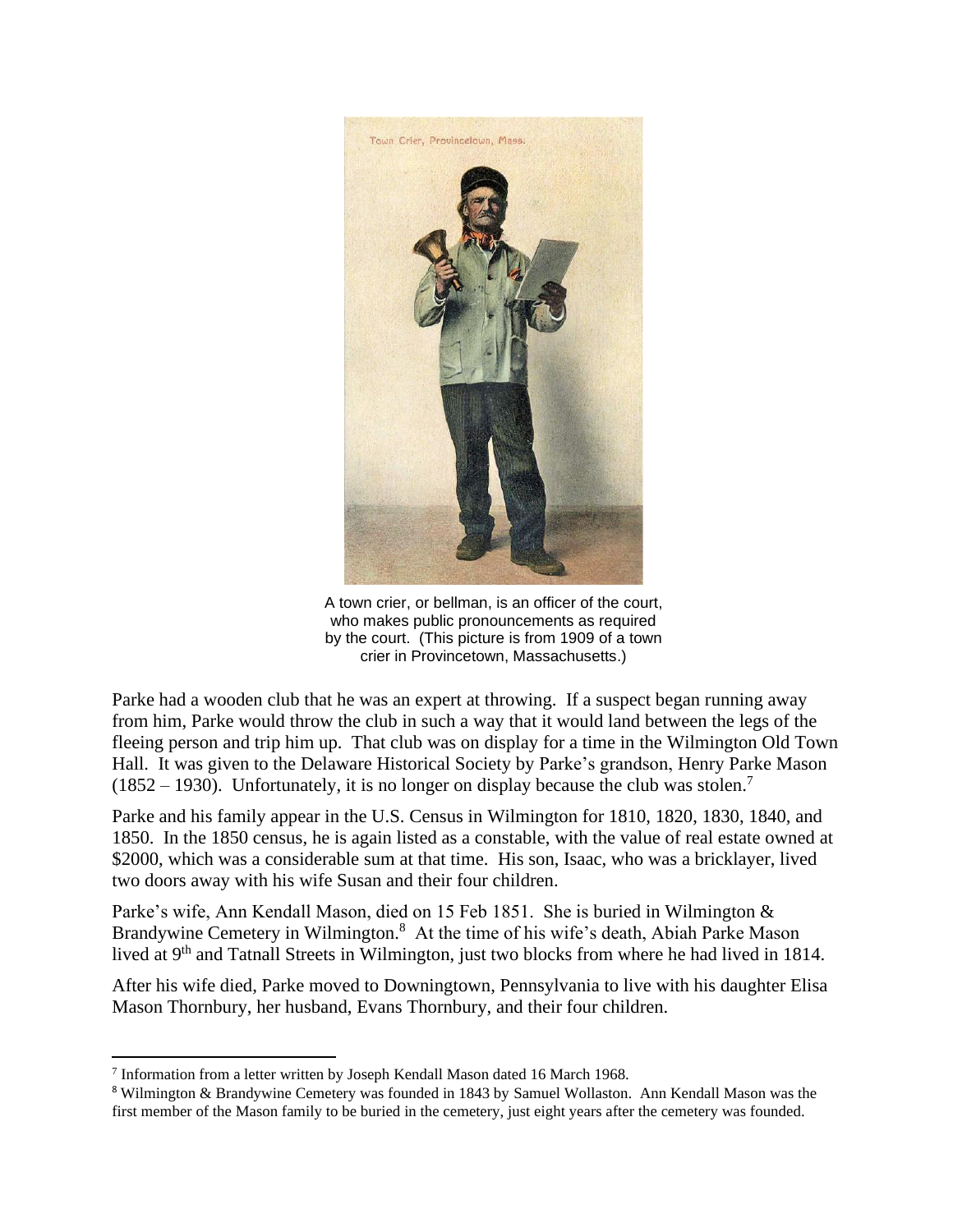Abiah Parke Mason died on 20 Jan 1852 in Downingtown. His obituary appeared in the *Delaware State Journal*. 9

> and a company of the second and all the theory DEAD-Park Mason, long known to the people of Wilmington, died at the residence of his daughter, in Downingtown, Pa., on Tuesday last. Mr. Mason was at one time High Constable of this city, and was said to be a terror to all violators of law, during his iucumbency. He also filled several other subordinate officers. He died at the advanced age of 70 years His remains will be brought to this city for interment.

Abiah Parke Mason was buried on 21 Jan 1852 in Wilmington & Brandywine Cemetery, [Section V (5), Lot 13] next to his wife of nearly 50 years. Three of his sons—Isaac, Washington, and Malachi—are also buried in that burial plot.

<sup>9</sup> *Delaware State Journal*, Wilmington, Delaware, Friday, 23 Jan 1852. (The previous Tuesday was 20 Jan 1852.)